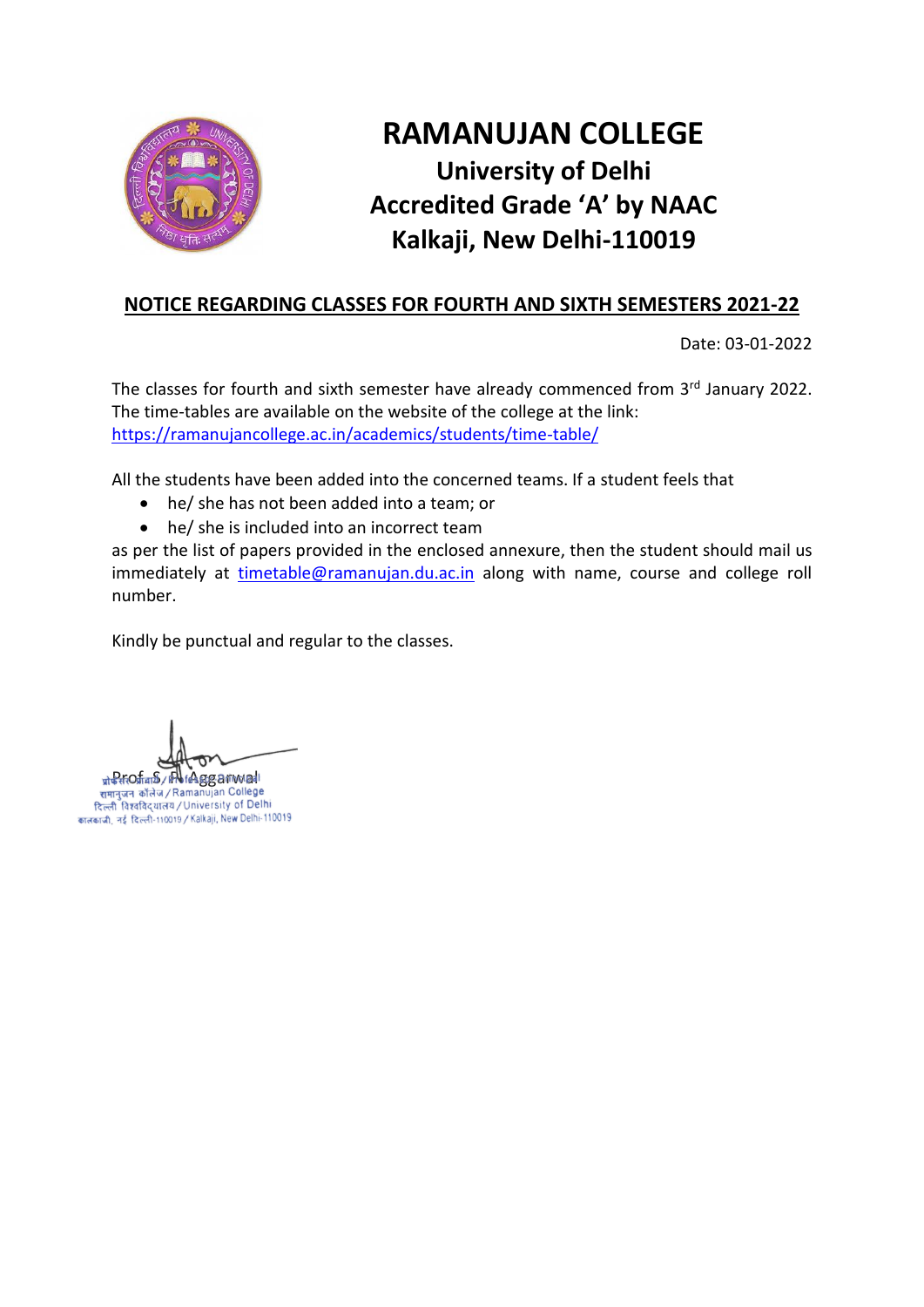### **ANNEXURE**

## **COURSE: B.A. (H) ENGLISH**

#### **Semester: IV**

| <b>S. No.</b> | <b>Name of the Paper</b>                            |
|---------------|-----------------------------------------------------|
| 1.            | Core: British Literature: 18th Century              |
| 2.            | <b>Core: British Romantic Literature</b>            |
| 3.            | Core: British Literature: 19th Century              |
| 4.            | <b>SEC: Literature in Cross-Cultural Encounters</b> |
| 5.            | <b>Generic Elective (see Table 1.1)</b>             |

#### **Semester: VI**

| S. No. | Name of the Paper                                           |
|--------|-------------------------------------------------------------|
| 1.     | Core: Modern European Drama                                 |
|        | <b>Core: Postcolonial Literatures</b>                       |
|        | Discipline Specific Elective (DSE-3): Literature and Cinema |
|        | Discipline Specific Elective (DSE-4): Partition Literature  |

## **COURSE: B.A. (H) HINDI**

#### **Semester: IV**

| <b>S. No.</b> | <b>Name of the Paper</b>                    |
|---------------|---------------------------------------------|
| 1.            | Core: भारतीय काव्यशास्त्र                   |
| 2.            | <b>Core</b> : हिन्दी कविता (छायावाद के बाद) |
| 3.            | Core: हिन्दी उपन्यास                        |
| 4.            | sec: भाषा और समाज                           |
| 5.            | <b>Generic Elective (see Table 1.1)</b>     |

| S. No. | <b>Name of the Paper</b>                     |
|--------|----------------------------------------------|
| 1.     | Core: हिन्दी आलोचना                          |
| 2.     | Core: हिन्दी निबंध और अन्य गद्य विधाएं       |
| 3.     | <b>Discipline Specific Elective (DSE-3):</b> |
|        | Any one of the following:                    |
|        | Option-1: लोकनाट्य                           |
|        | • Option-2: हिन्दी की भाषिक विविधताएँ        |
| 4.     | <b>Discipline Specific Elective (DSE-4):</b> |
|        | Any one of the following:                    |
|        | Option-1: शोध प्रविधि                        |
|        | Option-2: अवधारणात्मक साहित्यिक पद           |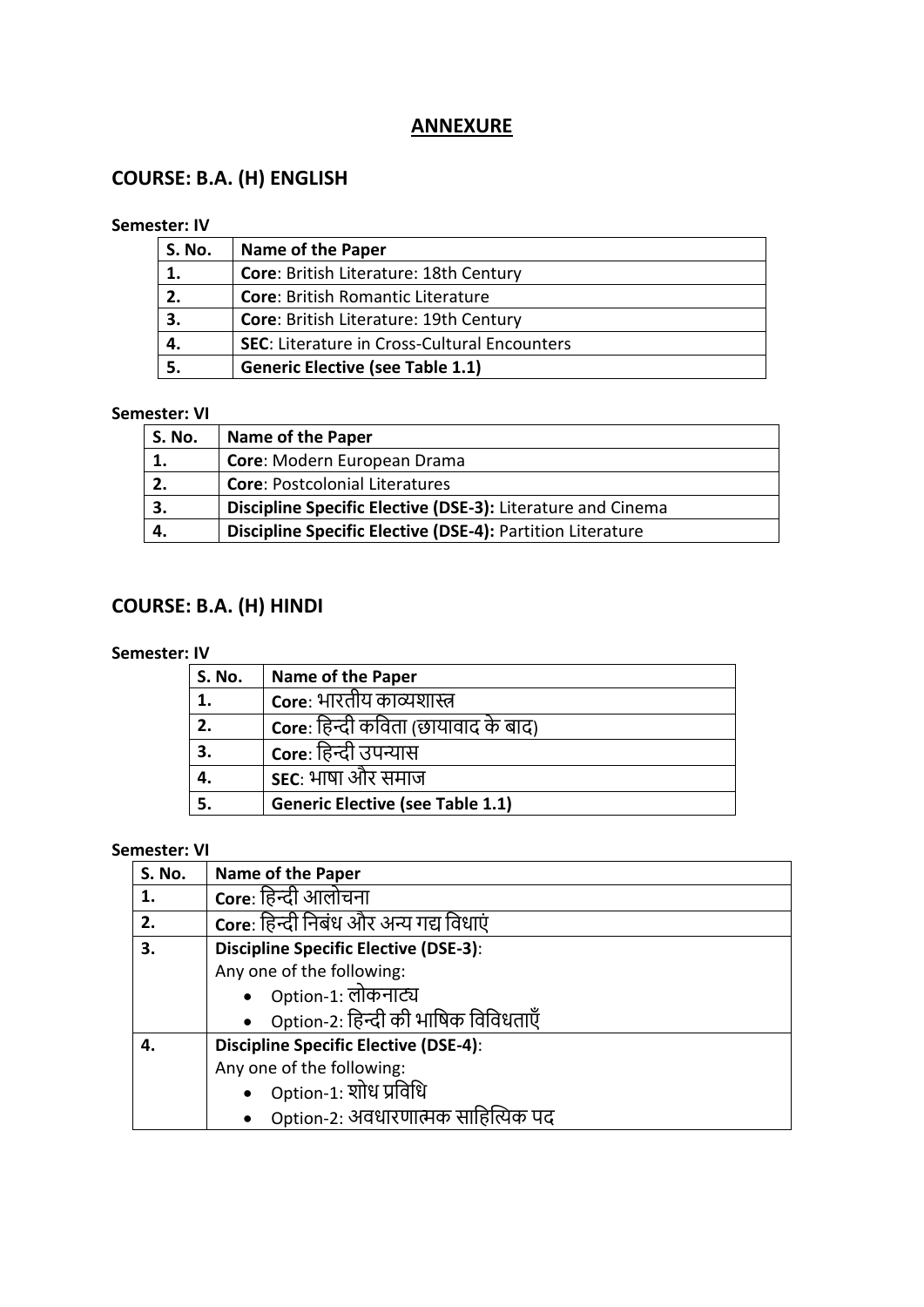# **COURSE: B.A. (H) POLITICAL SCIENCE**

#### **Semester: IV**

| <b>S. No.</b> | <b>Name of the Paper</b>                                                     |
|---------------|------------------------------------------------------------------------------|
|               | <b>Core: Political Processes and Institutions in Comparative Perspective</b> |
| 2.            | Core: Public Policy and Administration in India                              |
| З.            | <b>Core: Global Politics</b>                                                 |
| 4.            | <b>SEC: Legislative Practices and Procedures</b>                             |
|               | <b>Generic Elective (see Table 1.1)</b>                                      |

#### **Semester: VI**

| <b>S. No.</b> | Name of the Paper                                                    |
|---------------|----------------------------------------------------------------------|
| 1.            | <b>Core: Modern Political Philosophy</b>                             |
| 2.            | Core: Indian Political Thought-II                                    |
| 3.            | Discipline Specific Elective (DSE-3 & DSE-4):                        |
|               | Any one of the following:                                            |
|               | Option-1: Human Rights in a Comparative Perspective                  |
|               | Option-2: India's Foreign Policy in a Globalizing world<br>$\bullet$ |
|               | Any one of the following:                                            |
|               | Option-1: Feminism: Theory and Practice<br>$\bullet$                 |
|               | Option-2: Dilemmas in Politics                                       |

# **COURSE: B.A. (H) PHILOSOPHY**

#### **Semester: IV**

| <b>S. No.</b> | <b>Name of the Paper</b>                |
|---------------|-----------------------------------------|
| 1.            | <b>Core: Text of Indian Philosophy</b>  |
| 2.            | <b>Core: Text of Western Philosophy</b> |
| 3.            | <b>Core: Truth Functional Logic</b>     |
| 4.            | <b>SEC:</b> Art and Film Appreciation   |
|               | <b>Generic Elective (see Table 1.1)</b> |

| <b>S. No.</b> | <b>Name of the Paper</b>                                   |
|---------------|------------------------------------------------------------|
| 1.            | Core: Philosophy of Religion (Indian & Western)            |
| 2.            | <b>Core: Philosophy of Language (Indian &amp; Western)</b> |
| 3.            | Discipline Specific Elective (DSE-3 and DSE-4):            |
|               | Any two of the following:                                  |
|               | Option-1: Aesthetics<br>$\bullet$                          |
|               | Option-2: Knowledge & Scepticism<br>$\bullet$              |
|               | Option-3: Feminism<br>$\bullet$                            |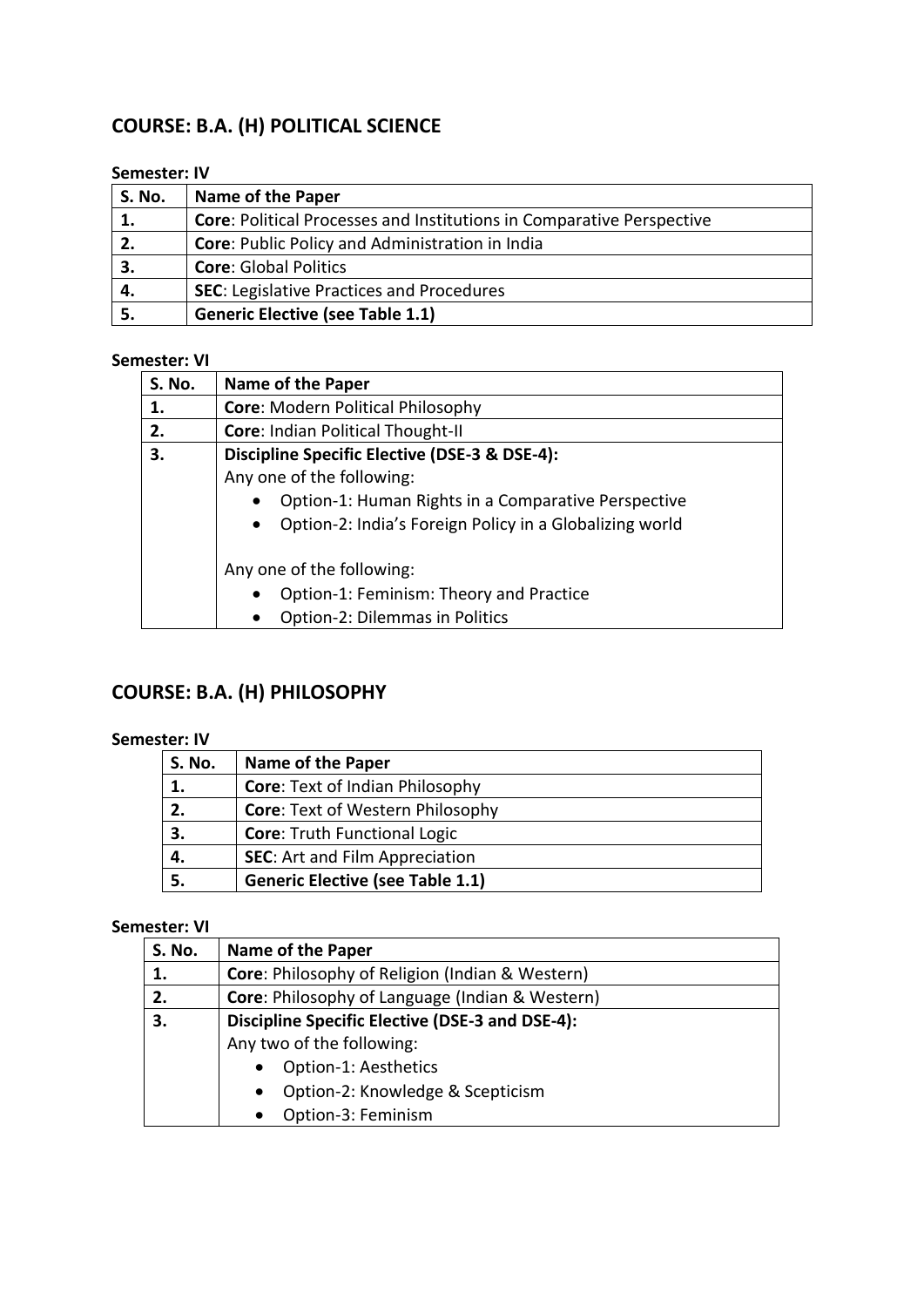## **COURSE: B.COM. (H)**

#### **Semester: IV**

| S. No. | <b>Name of the Paper</b>                                        |
|--------|-----------------------------------------------------------------|
| 1.     | <b>Core: Cost Accounting</b>                                    |
| 2.     | <b>Core: Business Mathematics (with Practical)</b>              |
| 3.     | <b>Core:</b> Computer Applications in Business (with Practical) |
| 4.     | SEC: Any one of the following:                                  |
|        | Option-1: Collective Bargaining & Negotiation Skills            |
|        | Option-2: E-Filing of Returns (with Practical)                  |
|        | Option-3: Cyber Crimes and Laws<br>$\bullet$                    |
| 5.     | <b>Generic Elective (see Table 1.1)</b>                         |

#### **Semester: VI**

| <b>S. No.</b> | Name of the Paper                              |
|---------------|------------------------------------------------|
| 1.            | <b>Core: Auditing and Corporate Governance</b> |
| 2.            | Core: Goods and Service Tax (GST) & Custom Law |
| З.            | <b>Discipline Specific Elective (DSE-3):</b>   |
|               | Any one of the following:                      |
|               | Option-1: Fundamentals of Investment           |
|               | Option-2: Consumer Affairs & Customer Care     |
| 4.            | <b>Discipline Specific Elective (DSE-4):</b>   |
|               | Any one of the following:                      |
|               | <b>Option-1: International Business</b>        |
|               | Option-2: Banking and Insurance<br>$\bullet$   |

# **COURSE: B.A. (H) ECONOMICS**

#### **Semester: IV**

| <b>S. No.</b> | <b>Name of the Paper</b>                      |
|---------------|-----------------------------------------------|
|               | <b>Core:</b> Intermediate Microeconomics - II |
| 2.            | Core: Intermediate Macroeconomics - II        |
| 3.            | <b>Core: Introductory Econometrics</b>        |
|               | <b>SEC: Research Methodology</b>              |
|               | <b>Generic Elective (see Table 1.1)</b>       |

| <b>S. No.</b> | <b>Name of the Paper</b>                      |
|---------------|-----------------------------------------------|
| 1.            | Core: Indian Economy II                       |
| 2.            | <b>Core: Development Economics II</b>         |
| 3.            | Discipline Specific Elective (DSE-3 & DSE-4): |
|               | Money and Financial Markets                   |
|               | <b>Environmental Economics</b><br>$\bullet$   |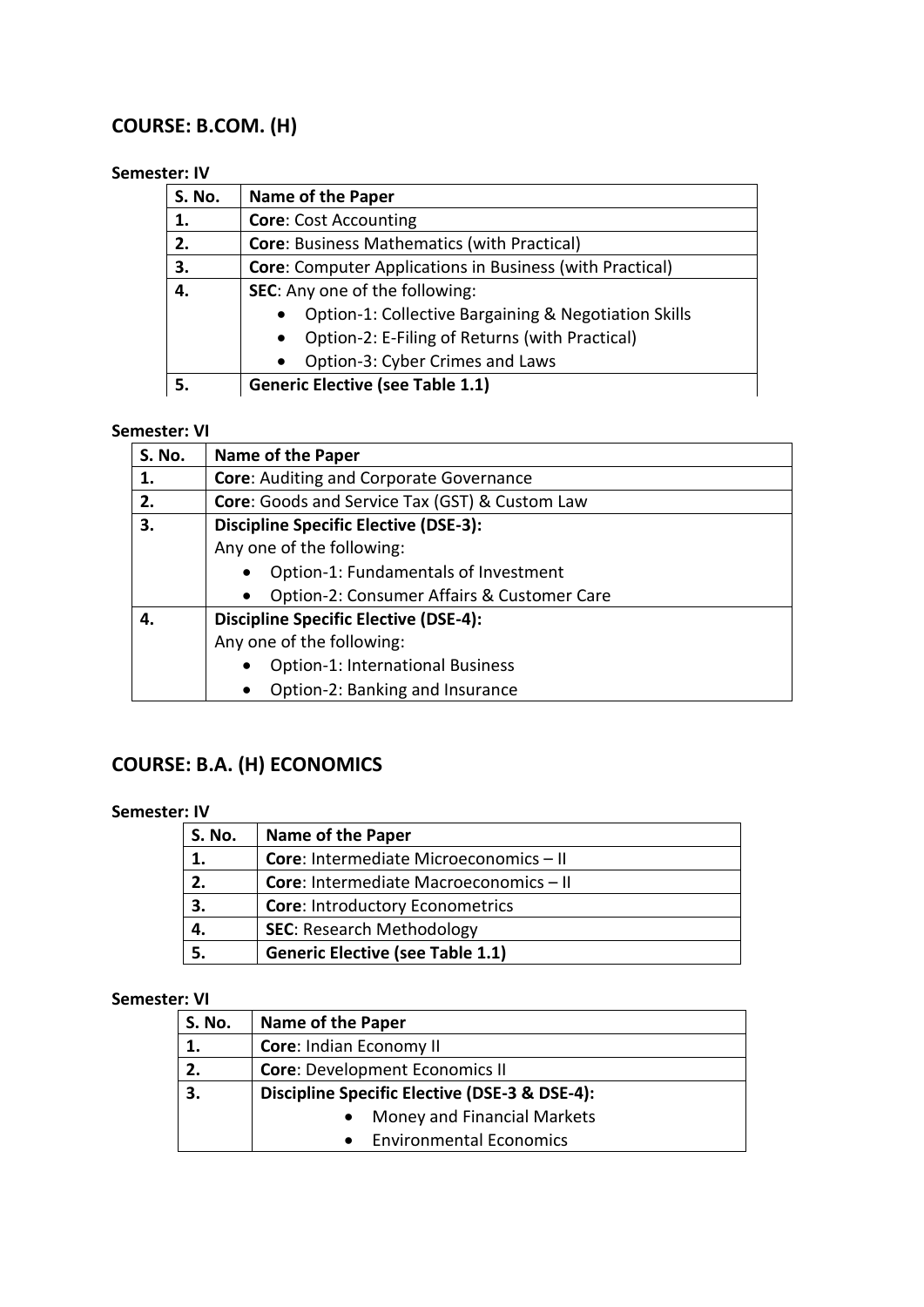### **COURSE: B.COM.**

#### **Semester: IV**

| <b>S. No.</b> | <b>Name of the Paper</b>                           |  |
|---------------|----------------------------------------------------|--|
| 1.            | <b>Core:</b> Corporate Accounting                  |  |
| 2.            | <b>Core: Cost Accounting</b>                       |  |
| 3.            | Language: Hindi-A/Hindi-B/Punjabi                  |  |
| 4.            | SEC: Any one of the following:                     |  |
|               | Option-1: E-Commerce (with Practical)<br>$\bullet$ |  |
|               | Option-2: Investing in Stock Markets<br>$\bullet$  |  |

## **Semester: VI**

| <b>S. No.</b> | <b>Name of the Paper</b>                                       |  |
|---------------|----------------------------------------------------------------|--|
| 1.            | <b>Discipline Specific Elective (DSE-3):</b>                   |  |
|               | Any one of the following:                                      |  |
|               | <b>Option-1: Management Accounting</b>                         |  |
|               | Option-2: Banking and Insurance                                |  |
| 2.            | <b>Discipline Specific Elective (DSE-4):</b>                   |  |
|               | Any one of the following:                                      |  |
|               | <b>Option-1: International Business</b>                        |  |
|               | Option-2: Fundamentals of Investment                           |  |
| 3.            | <b>SEC:</b> Any one of the following:                          |  |
|               | Option-1: Advertising, Personal Selling and Salesmanship       |  |
|               | <b>Option-2: Collective Bargaining and Negotiation Skills</b>  |  |
| 4.            | <b>Generic Elective</b>                                        |  |
|               | <b>Economics: Principles of Macroeconomics</b>                 |  |
|               | <b>Political Science: Human Rights, Gender and Environment</b> |  |
|               | English: Readings on Indian Diversities & Literary Movements   |  |
|               | Hindi: हिन्दी सिनेमा और उसका अध्ययन                            |  |
|               | <b>Philosophy: Logic</b>                                       |  |
|               | <b>History:</b> Delhi through the ages                         |  |

# **COURSE: B.SC. (H) ENVIRONMENTAL SCIENCE**

| <b>S. No.</b> | <b>Name of the Paper</b>                             |
|---------------|------------------------------------------------------|
|               | <b>Core:</b> Systematics & Biogeography              |
| 2.            | <b>Core: Urban Ecosystems</b>                        |
| З.            | <b>Core:</b> Environmental Legislation & Policy      |
| 4.            | <b>SEC: Environment Impact &amp; Risk Assessment</b> |
|               | <b>Generic Elective (see Table 1.1)</b>              |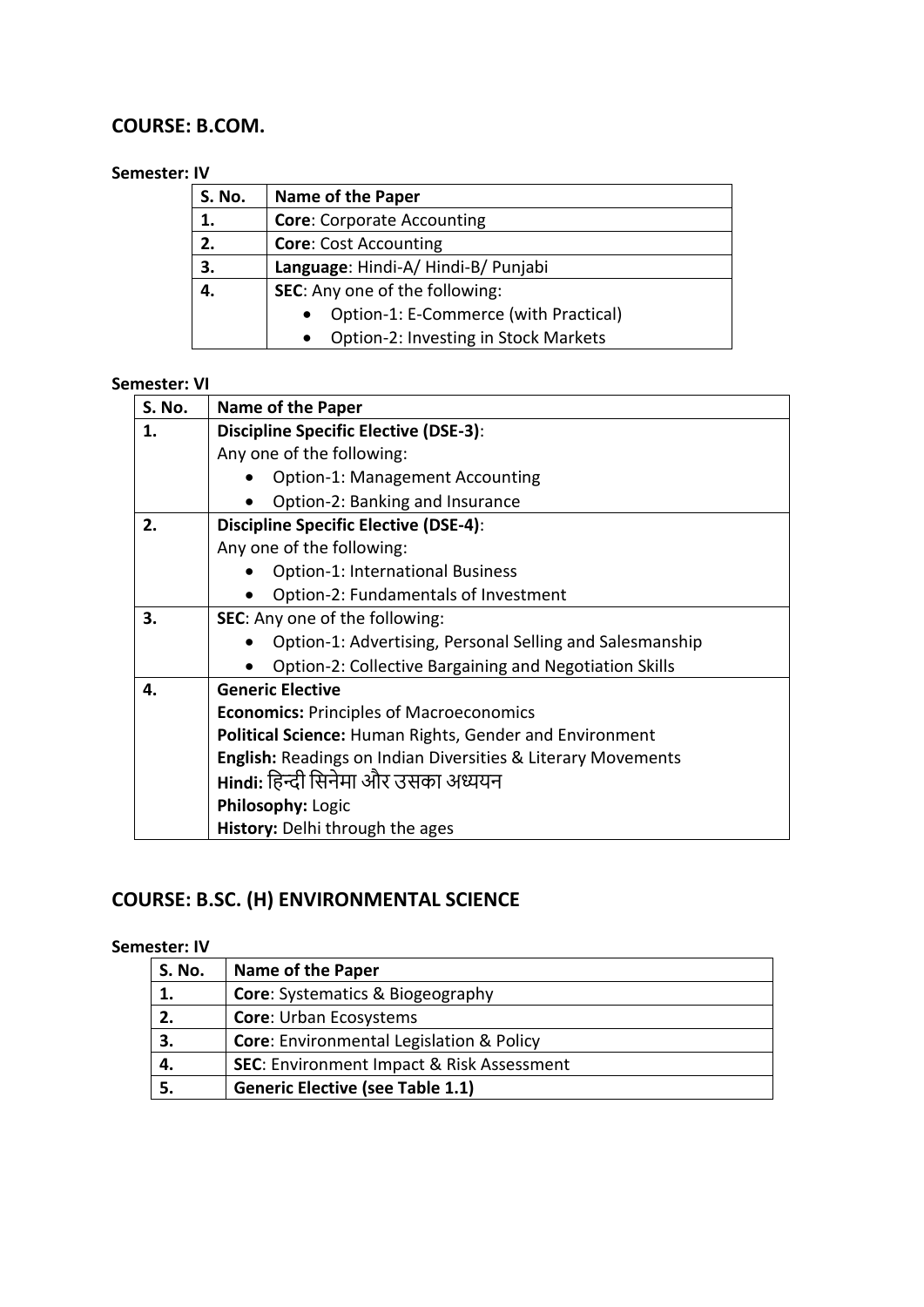# **COURSE: B.SC. (H) COMPUTER SCIENCE**

#### **Semester: IV**

| <b>S. No.</b> | <b>Name of the Paper</b>                                              |  |
|---------------|-----------------------------------------------------------------------|--|
| 1.            | <b>Core:</b> Design and Analysis of Algorithms (with Practical)       |  |
| 2.            | <b>Core: Software Engineering (with Practical)</b>                    |  |
| 3.            | <b>Core:</b> Database Management Systems (with Practical)             |  |
| 4.            | SEC:                                                                  |  |
|               | Any one of the following:                                             |  |
|               | Option-1: Android Programming (with Practical)<br>$\bullet$           |  |
|               | Option-2: Introduction to R Programming (with Practical)<br>$\bullet$ |  |
| 5.            | <b>Generic Elective (see Table 1.1)</b>                               |  |

#### **Semester: VI**

| <b>S. No.</b> | Name of the Paper                                            |  |
|---------------|--------------------------------------------------------------|--|
| 1.            | <b>Core: Artificial Intelligence (with Practical)</b>        |  |
| 2.            | <b>Core:</b> Computer Graphics (with Practical)              |  |
| 3.            | <b>Discipline Specific Elective (DSE-3):</b>                 |  |
|               | Any one of the following:                                    |  |
|               | Option-1: Data Mining (with Practical)                       |  |
|               | Option-2: Information Security (with Practical)<br>$\bullet$ |  |
| 4.            | <b>Discipline Specific Elective (DSE-4):</b>                 |  |
|               | Any one of the following:                                    |  |
|               | Option-1: Machine Learning (with Practical)<br>$\bullet$     |  |
|               | Option-2: Project Work/ Dissertation<br>$\bullet$            |  |

# **COURSE: B.SC. (H) MATHEMATICS**

#### **Semester: IV**

| <b>S. No.</b> | <b>Name of the Paper</b>                                                   |
|---------------|----------------------------------------------------------------------------|
| 1.            | <b>Core: Partial Differential Equations (with Practical)</b>               |
| 2.            | <b>Core: Riemann Integration and Series of Functions</b>                   |
| 3.            | <b>Core:</b> Ring Theory and Linear Algebra-I                              |
| 4.            | <b>SEC:</b> Computer Algebra systems and related Software (with Practical) |
| 5.            | <b>Generic Elective (see Table 1.1)</b>                                    |

| <b>S. No.</b> | <b>Name of the Paper</b>                                   |  |
|---------------|------------------------------------------------------------|--|
| 1.            | <b>Core:</b> Complex Analysis (with Practical)             |  |
| 2.            | <b>Core: Ring Theory and Linear Algebra-II</b>             |  |
| 3.            | Discipline Specific Elective (DSE-3): Mathematical Finance |  |
| 4.            | <b>Discipline Specific Elective (DSE-4):</b>               |  |
|               | Any one of the following:                                  |  |
|               | Option-1: Number Theory<br>$\bullet$                       |  |
|               | Option-2: Linear Programming and Applications<br>$\bullet$ |  |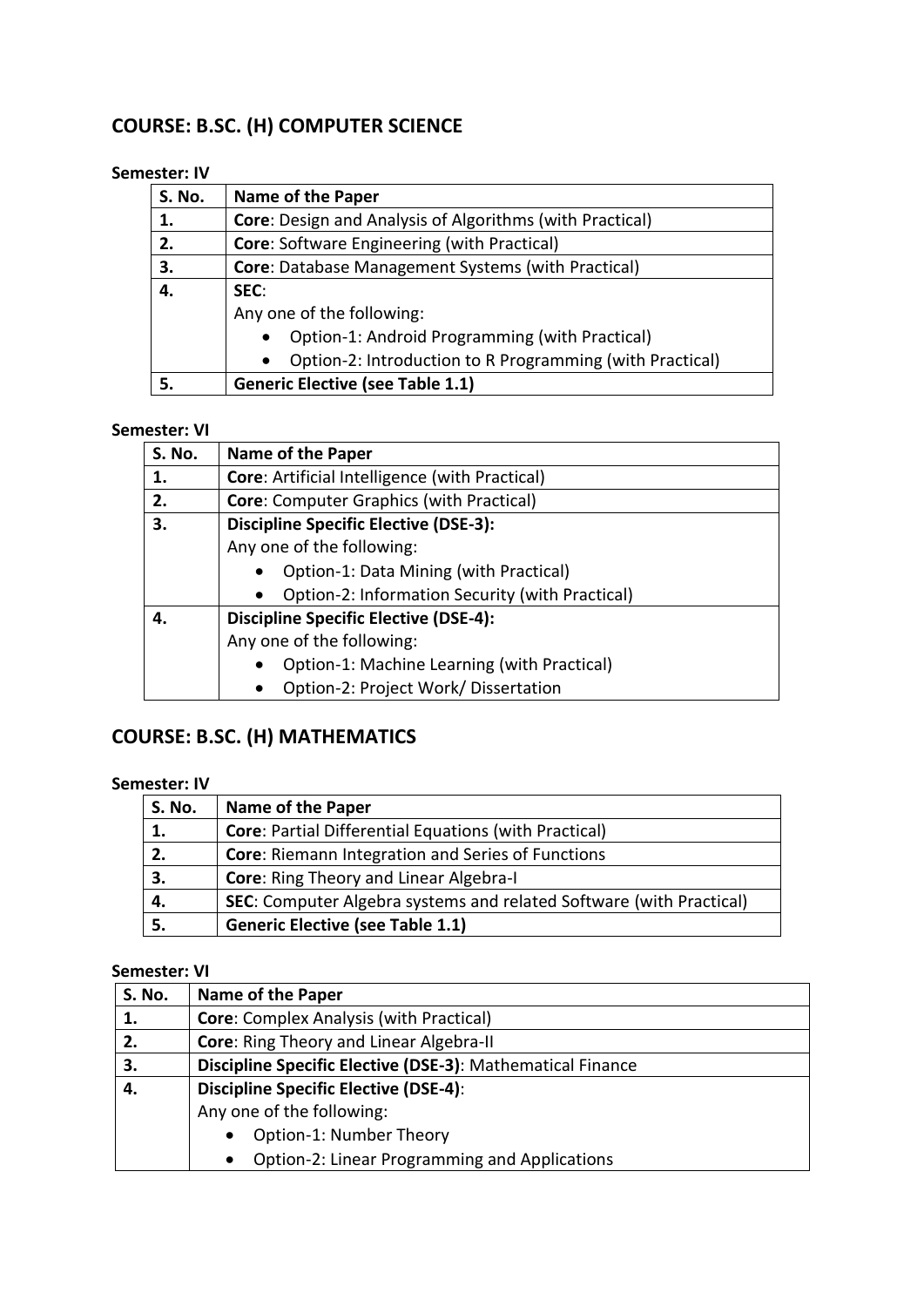# **COURSE: B.SC. (H) STATISTICS**

#### **Semester: IV**

| S. No. | <b>Name of the Paper</b>                                                       |
|--------|--------------------------------------------------------------------------------|
| 1.     | <b>Core: Statistical Inference (with Practical)</b>                            |
| 2.     | <b>Core: Linear Models (with Practical)</b>                                    |
| 3.     | <b>Core: Statistical Quality Control (with Practical)</b>                      |
| 4.     | <b>SEC:</b> Statistical Data Analysis Using Software Packages (with Practical) |
|        | <b>Generic Elective (see Table 1.1)</b>                                        |

#### **Semester: VI**

| <b>S. No.</b> | <b>Name of the Paper</b>                                           |  |
|---------------|--------------------------------------------------------------------|--|
| 1.            | <b>Core: Designs of Experiment (with Practical)</b>                |  |
| 2.            | <b>Core:</b> Multivariate Analysis and Nonparametric methods (with |  |
|               | Practical)                                                         |  |
| 3.            | Discipline Specific Elective (DSE-3 & DSE-4):                      |  |
|               | <b>Financial Statistics (with Practical)</b>                       |  |
|               | Biostatistics and Survival Analysis (with Practical)               |  |

## **COURSE: BMS**

#### **Semester: IV**

| <b>S. No.</b> | <b>Name of the Paper</b>                                          |
|---------------|-------------------------------------------------------------------|
| 1.            | <b>Core: Business Research</b>                                    |
| 2.            | Core: Human Resource Management                                   |
| 3.            | <b>Core: Financial Management</b>                                 |
| 4.            | SEC: Statistical Software package (with Practical)                |
|               | <b>Generic Elective: Commerce (Insurance and Risk Management)</b> |

| <b>S. No.</b>                                       | <b>Name of the Paper</b>                                                                          |                                                                                                                                               |
|-----------------------------------------------------|---------------------------------------------------------------------------------------------------|-----------------------------------------------------------------------------------------------------------------------------------------------|
| 1.                                                  | <b>Core: Business Policy and Strategy</b>                                                         |                                                                                                                                               |
| 2.                                                  | <b>Core: Financial Institutions and Markets</b>                                                   |                                                                                                                                               |
| <b>Discipline Specific Elective (Any One Group)</b> |                                                                                                   |                                                                                                                                               |
| 4.                                                  | <b>Finance</b><br><b>3.</b> International Finance<br>Investment Banking and Financial<br>Services | <b>Management of Global Business</b><br><b>3.</b> International Supply Chain<br>Management<br>4. Cross Cultural Human Resource<br>Management. |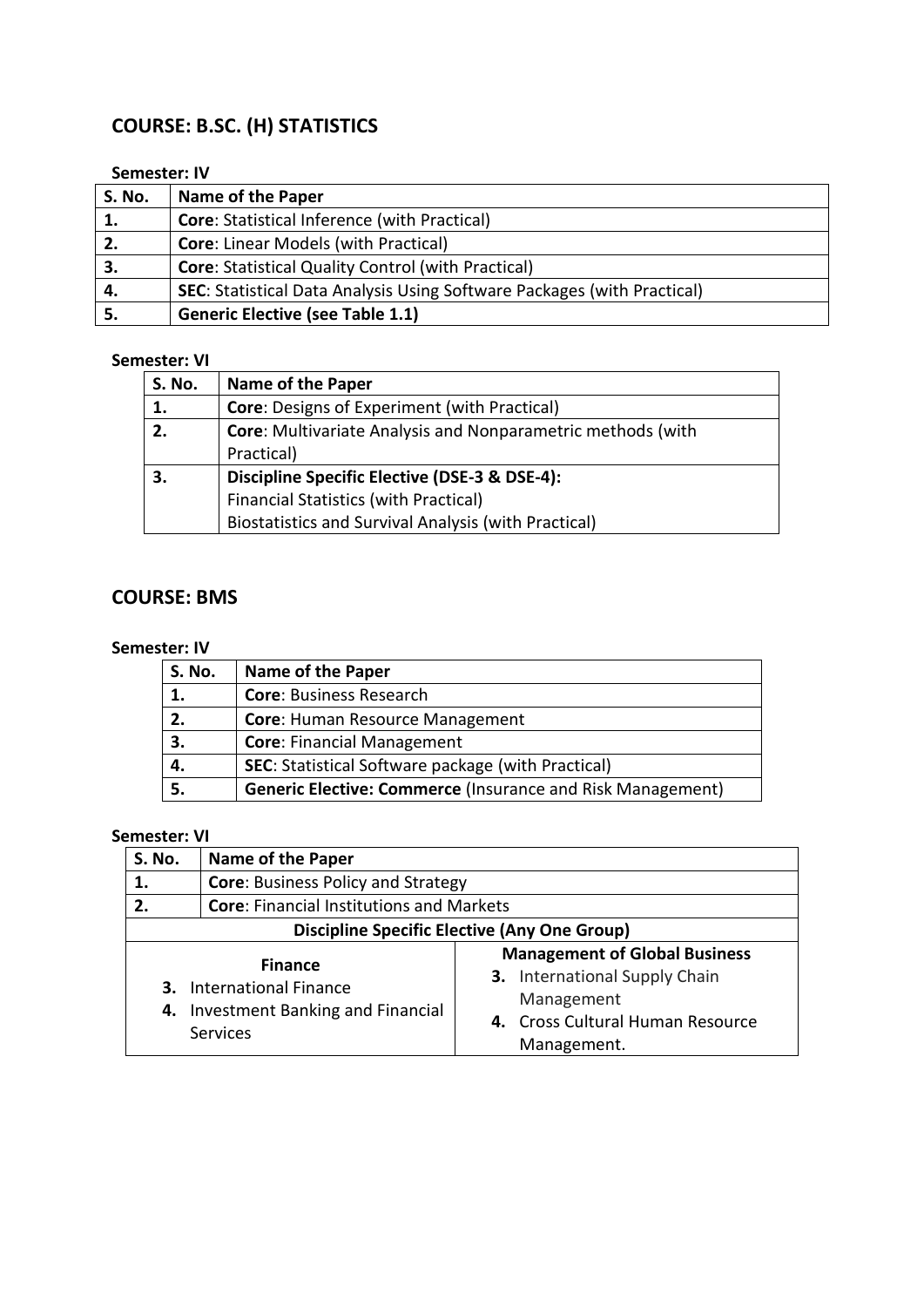# **COURSE: B.A. (H) APPLIED PSYCHOLOGY**

#### **Semester: IV**

| <b>S. No.</b> | <b>Name of the Paper</b>                              |
|---------------|-------------------------------------------------------|
| 1.            | <b>Core: Applied Social Psychology-II</b>             |
| 2.            | <b>Core: Health Psychology (with Practical)</b>       |
| 3.            | <b>Core:</b> Counselling Psychology (with Practical)  |
| 4.            | <b>SEC:</b> Communication Competence (with Practical) |
|               | <b>Generic Elective (see Table 1.1)</b>               |

#### **Semester: VI**

| <b>S. No.</b> | <b>Name of the Paper</b>                                                       |  |
|---------------|--------------------------------------------------------------------------------|--|
| 1.            | <b>Core:</b> Understanding Psychological Disorders-II (with Practical)         |  |
| 2.            | Core: Foundation of Industrial/ Organizational Psychology- II (with Practical) |  |
| З.            | Discipline Specific Elective (DSE-3): Neuropsychology (with Practical)         |  |
| 4.            | <b>Discipline Specific Elective (DSE-4):</b>                                   |  |
|               | Any one of the following:                                                      |  |
|               | Option-1: Project<br>$\bullet$                                                 |  |
|               | Option-2: Living in Media World (with Practical)<br>$\bullet$                  |  |

### **GENERIC ELECTIVES IN 4 TH SEMESTER**

| <b>Department</b>         | <b>Name of the Paper</b>                             |
|---------------------------|------------------------------------------------------|
| <b>English</b>            | Language, Literature & Culture                       |
| <b>Political Science</b>  | Women, Power and Politics                            |
| <b>Management</b>         | <b>Production and Operations Management</b>          |
| <b>Economics</b>          | Indian Economy-II                                    |
| <b>History</b>            | Religion and Religiosity                             |
| <b>Applied Psychology</b> | <b>Intergroup Relations</b>                          |
| <b>Computer Science</b>   | Information Security and Cyber Laws (with Practical) |
| <b>Statistics</b>         | Applied Statistics (with Practical)                  |
| <b>Mathematics</b>        | <b>Numerical Methods (with Practical)</b>            |
| <b>Commerce</b>           | Insurance and Risk Management                        |
| Hindi                     | Hindi Ka Vaishvik Paridrishay                        |
| Philosophy                | <b>Bioethics</b>                                     |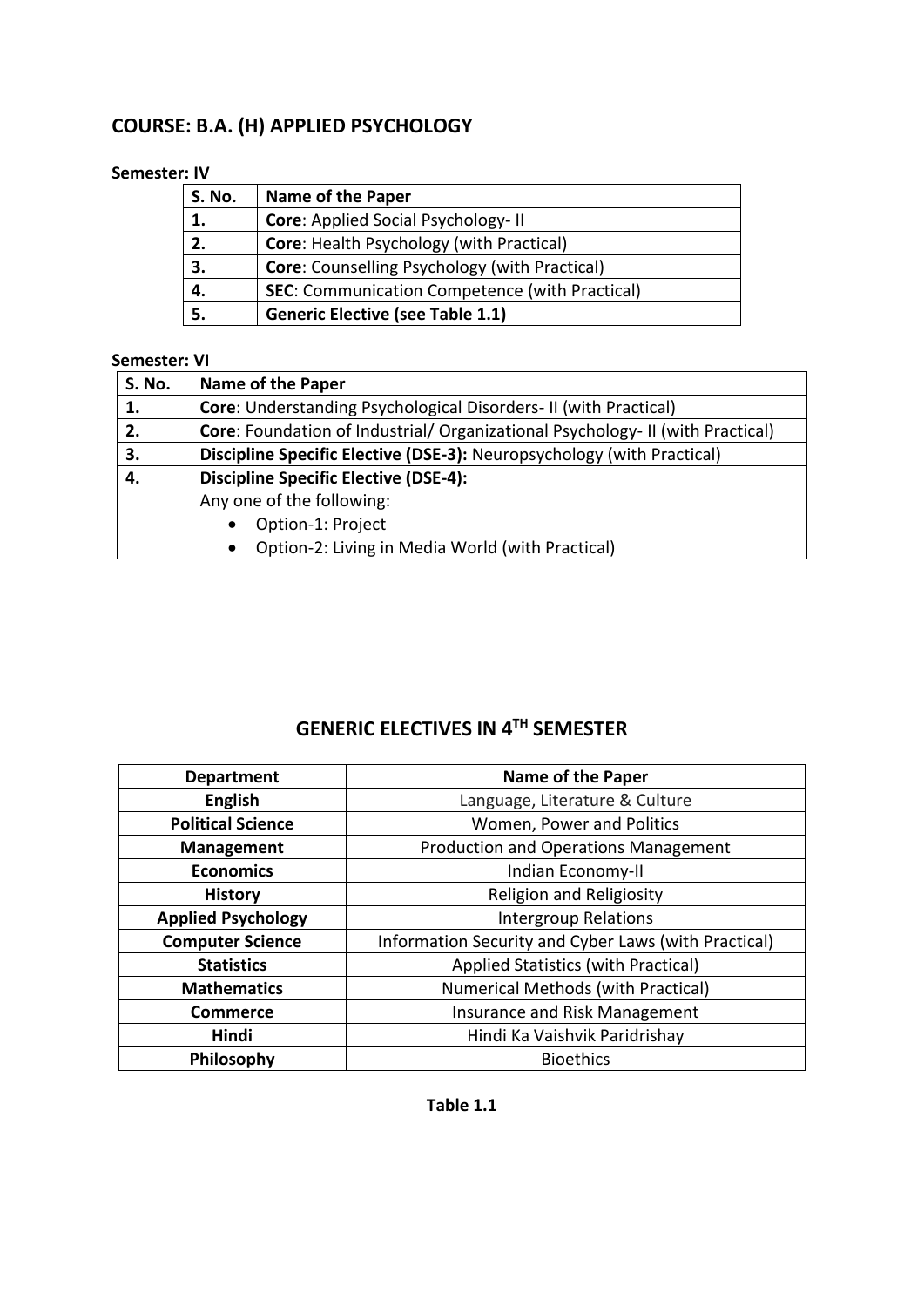### **COURSE: BA PROGRAMME**

#### **Semester: IV**

| S. No. | Name of the Paper                                              |
|--------|----------------------------------------------------------------|
|        | <b>Core Course-1</b>                                           |
|        | <b>Core Course-2</b>                                           |
| З.     | Language: English Language through Literature/ English Fluency |
|        | <b>SEC</b>                                                     |

#### **Core Papers**

| <b>Discipline</b>                          | <b>Name of the Paper</b>                               |
|--------------------------------------------|--------------------------------------------------------|
| <b>Economics</b>                           | Principles of Macroeconomics-II                        |
| <b>History</b>                             | History of India, c. 1700-1950                         |
| <b>Political Science</b>                   | Introduction to International Relations                |
| <b>Accounting and Finance</b>              | Financial Markets, Institutions and Financial Services |
| <b>Entrepreneurship and Small Business</b> | Managerial Aspects of Small Business - Operations,     |
|                                            | Office, Accounting & Financial Areas                   |
| <b>Mathematics</b>                         | Analysis                                               |
| Philosophy                                 | Modern Western Philosophy                              |
| Psychology                                 | Statistical Methods and Psychological Research (with   |
|                                            | Practical)                                             |

## **SEC (Skill Enhancement Courses)**

| <b>Subject</b>           | Name of the paper                                       |
|--------------------------|---------------------------------------------------------|
| <b>Economics</b>         | <b>Research Methodology</b>                             |
| <b>History</b>           | <b>History and Archaeology</b>                          |
| <b>Political Science</b> | Public Opinion and Survey Research                      |
| <b>Mathematics</b>       | Mathematical Typesetting system: LaTeX (with Practical) |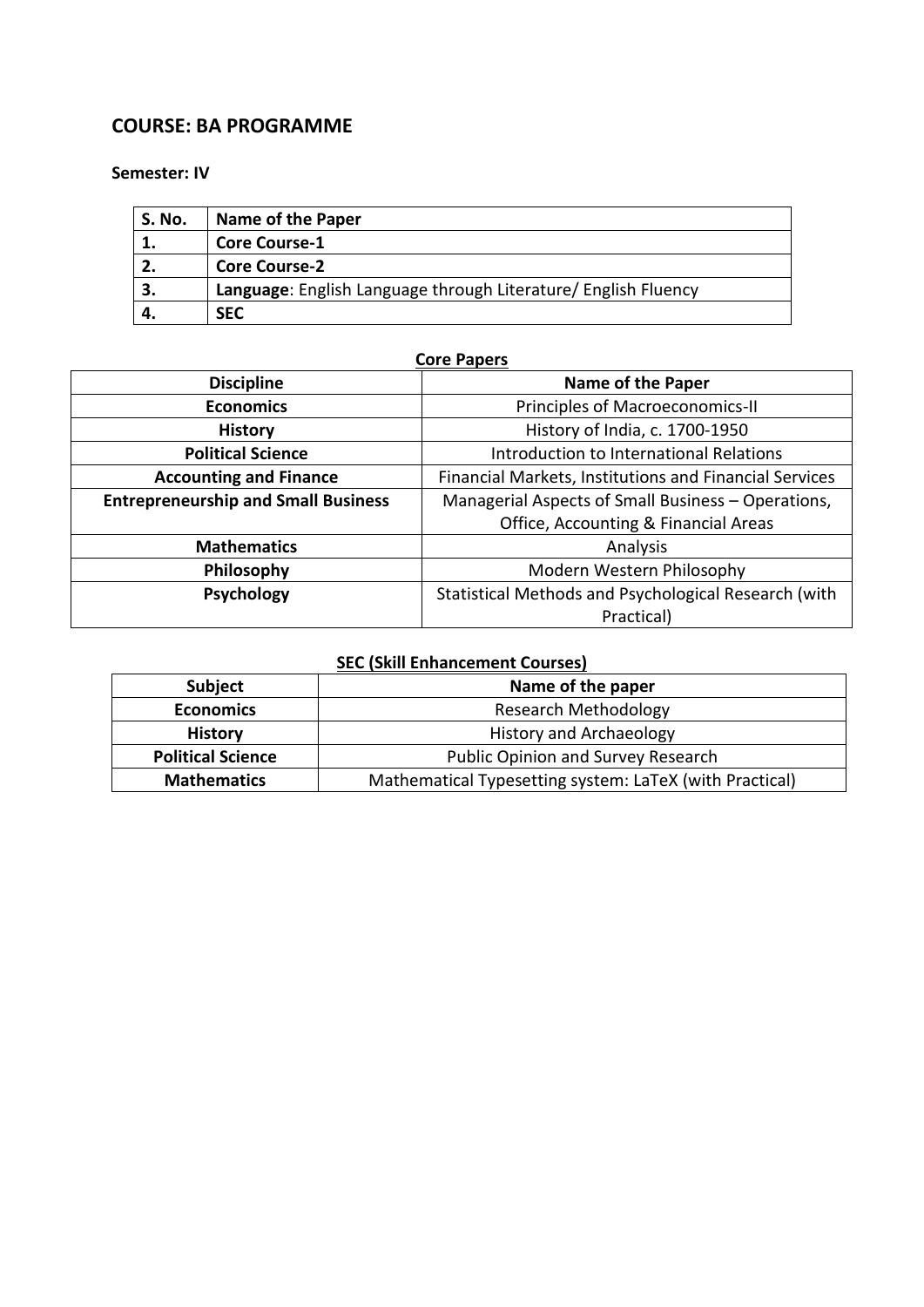#### **Semester: VI**

| <b>S. No.</b> | <b>Name of the Paper</b> |
|---------------|--------------------------|
|               | DSE-1                    |
|               | DSE-2                    |
|               | <b>SEC</b>               |
|               | <b>Generic Elective</b>  |

### **DSE Papers**

| <b>Discipline</b>                            | <b>Name of the Paper</b>                                        |
|----------------------------------------------|-----------------------------------------------------------------|
| <b>Economics</b>                             | Economic Development and Policy in India-II                     |
| <b>History</b>                               | Issues in twentieth century World History II                    |
| <b>Political Science</b>                     | Any one of the following:                                       |
|                                              | Option 1: Democracy and Governance<br>$\bullet$                 |
|                                              | <b>Option 2: Understanding Globalization</b>                    |
| <b>Accounting and Finance</b>                | Computer Application in Accounting and Finance (with Practical) |
| <b>Entrepreneurship &amp; Small Business</b> | Social Entrepreneurship                                         |
| <b>Mathematics</b>                           | <b>Numerical Methods</b>                                        |
| Philosophy                                   | Feminism                                                        |

### **SEC (Skill Enhancement Courses)**

| <b>Subject</b>           | Name of the paper                                       |
|--------------------------|---------------------------------------------------------|
| <b>Economics</b>         | <b>Basic Computational Techniques for Data Analysis</b> |
| <b>History</b>           | Radio and Cinema in India: A Social History             |
| <b>Political Science</b> | <b>Conflict and Peace Building</b>                      |
| <b>Mathematics</b>       | Statistical Software: R (with Practical)                |
| Punjabi                  | Learning Skill of Punjabi Lexicography                  |

#### **GE (Generic Elective Courses)**

| Subject                  | Name of the paper                                   |
|--------------------------|-----------------------------------------------------|
| <b>History</b>           | Delhi through the ages                              |
| <b>Political Science</b> | Human Rights, Gender and Environment                |
| <b>Economics</b>         | <b>Principles of Macroeconomics</b>                 |
| <b>English</b>           | Readings on Indian Diversities & Literary Movements |
| <b>Hindi</b>             | हिन्दी सिनेमा और उसका अध्ययन                        |
| Philosophy               | Logic                                               |